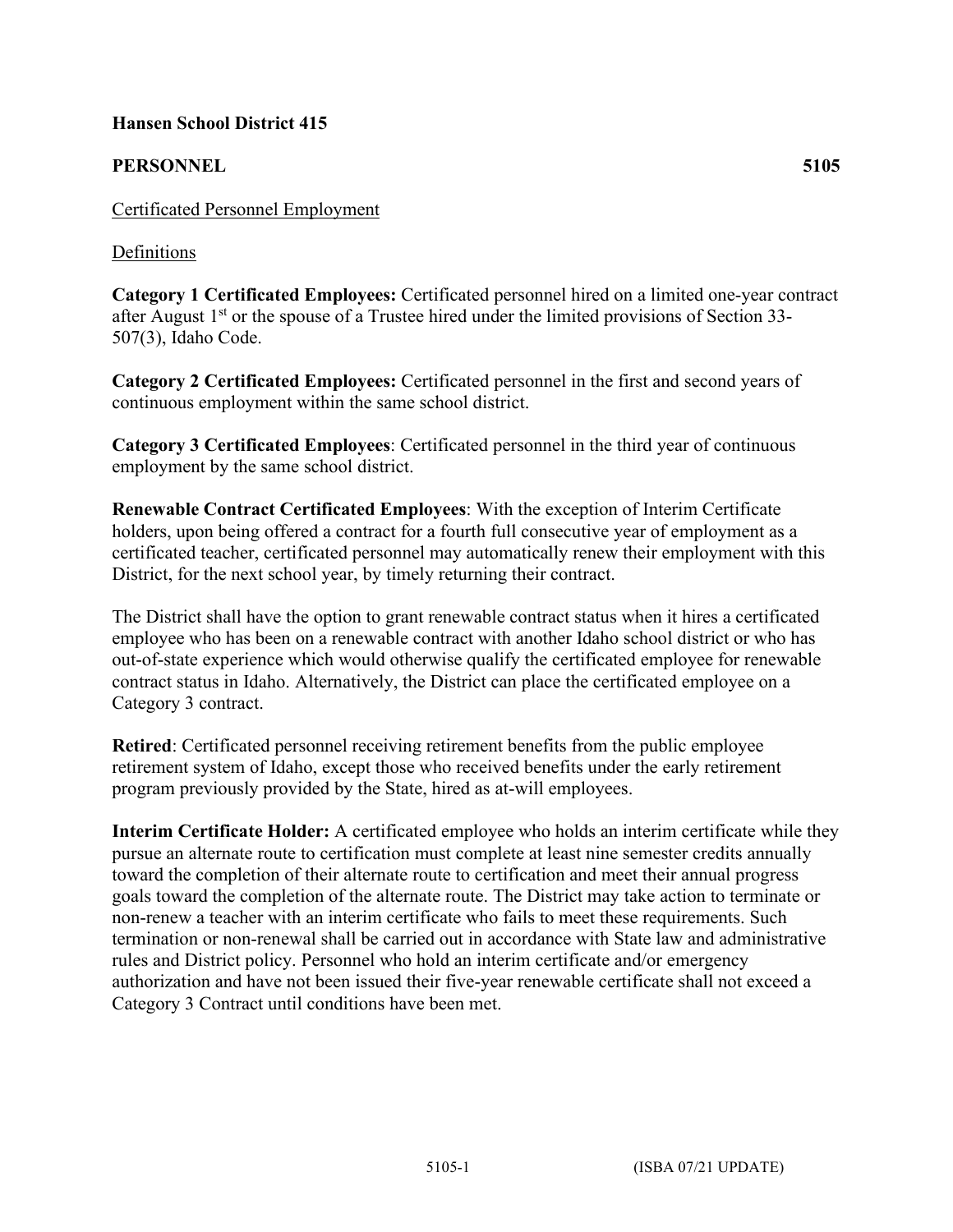### **Notice**

- 1. Category 1 certificated employees' contracts are specifically offered for the limited duration of the ensuing school year, and no further notice is required by the District to terminate the contract at the conclusion of the contract year.
- 2. Category 2 certificated employees shall be provided a written statement of reason for nonreemployment by no later than July  $1<sup>st</sup>$  and are not entitled to a review of the reasons or decision not to reemploy by the Board.
- 3. Category 3 certificated employees shall be provided a written statement of reason for nonreemployment by no later than July  $1<sup>st</sup>$  and shall, upon written request, be given the opportunity for an informal review of such decision by the Board. The parameters for the informal review will be determined by the Board. Before the Board determines not to renew the contract for the unsatisfactory performance of category 3 certificated employees, such employees shall be entitled to a defined period of probation as established by the Board, following at least one evaluation. In no case shall the probationary period be less than eight weeks. The probation shall be preceded by written notice from the Board, with the reasons for the probationary period and the areas of work which are deficient and with provisions for adequate supervision and evaluation of the employees' performance during the probationary period.
- 4. Contracts for all renewable contracted certificated employees shall be issued by July 1<sup>st</sup>. All employees on renewable contracts must timely return their contract. The employee's failure to timely return a renewable contract may be interpreted by the Board as a declination of the right to automatic renewal or the offer of another contract. Before the Board determines not to renew the contract for the unsatisfactory performance of renewable contracted certificated employees, such employees shall be entitled to a defined period of probation as established by the Board, following an observation, evaluation, or partial evaluation. The probation shall be preceded by written notice from the Board, or its designee, with the reasons for the probationary period and with provisions for adequate supervision and evaluation of the employees' performance during the probationary period.
- 5. Contracts for retired teachers are specifically offered for the limited duration of the ensuing school year, and no further notice is required by the District to terminate the contract at the conclusion of the contract year.

### Supplemental Contracts

An extra duty assignment is, and extra duty supplemental contracts may be issued for, an assignment which is not part of a certificated employee's regular teaching duties. A supplemental contract for extra duties shall be separate and apart from the certificated employee's underlying contract (Category 1, 2, 3 or renewable) and no property rights shall attach. A written notice of non-reissuance of the extra duty supplemental contract with a written statement of reasons shall be provided. Upon written request, the certificated employee shall be given the opportunity for an informal review of such decision by the Board. The parameters for the informal review will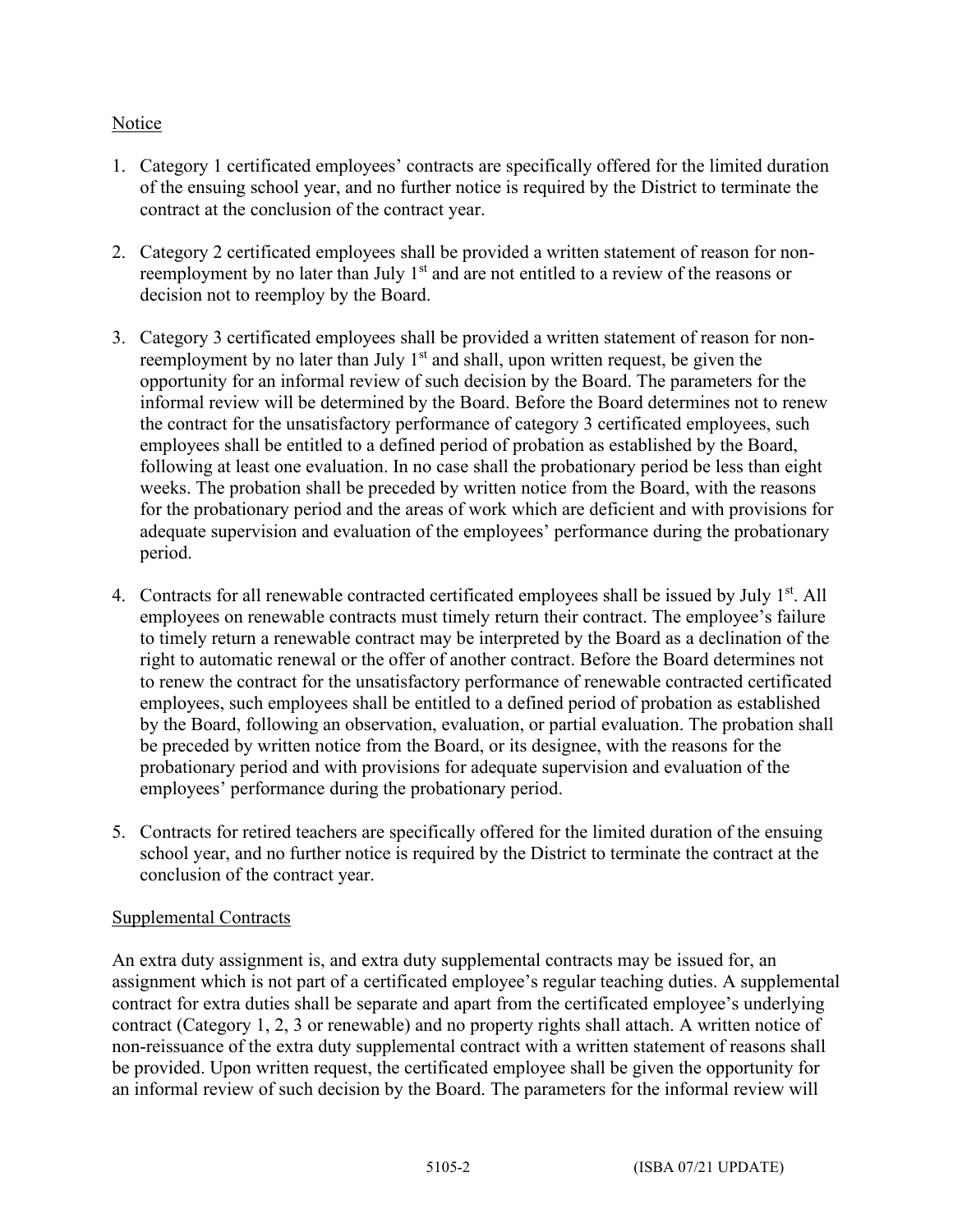be determined by the Board. The contract shall be in a form approved by the state superintendent of public instruction.

An extra day assignment is, and supplemental extra day contracts, may be issued for, an assignment of days of service in addition to the standard contract length used for the majority of certificated employees of the District. Such additional days may be in service of the same activities as the employee's regular teaching duties. Any such extra day contracts shall provide the same daily rate of pay and rights to due process and procedures as provided by the certificated employee's underlying contract (Category 1, 2, 3 or renewable). The contract shall be in a form approved by the state superintendent of public instruction.

### Delivery of Contract

Delivery of a contract may be made only in person, by certified mail, return receipt requested, or electronically, return receipt requested. If delivery is made in person, the delivery must be acknowledged by a signed receipt.

If a District delivers contracts via electronic means, with return electronic receipt, and the District has not received a returned signed contract and has not received an electronic read receipt from the employee, the District shall then resend the original electronically delivered contract to the employee via certified mail, return receipt requested, and provide such individual with a new date for contract return.

#### Return of the Contract

A person who receives a proposed contract from the District shall have  $\qquad 10$  days from the date of delivery to sign and return the contract.

#### Failure to Accept or Acknowledge

Should a person willfully refuse to acknowledge receipt of the contract or if the contract is not signed and returned to the Board within the designated time period, the Board may declare the position vacant. Through this policy the Board delegates to the Superintendent the power, as the designee of the Board, to declare such position vacant should a signed contract not be returned within the designated period.

| <b>Cross References:</b> | 5340<br>6100                                          | <b>Evaluation of Certificated Personnel</b><br>Superintendent                                                                                                                  |
|--------------------------|-------------------------------------------------------|--------------------------------------------------------------------------------------------------------------------------------------------------------------------------------|
| Legal References:        | I.C. $§$ 33-507<br>I.C. $§$ 33-513<br>I.C. $§$ 33-514 | Limitation upon Authority of Trustees<br><b>Professional Personnel</b><br>Issuance of Annual Contracts – Support<br>Programs – Categories of Contracts – Optional<br>Placement |